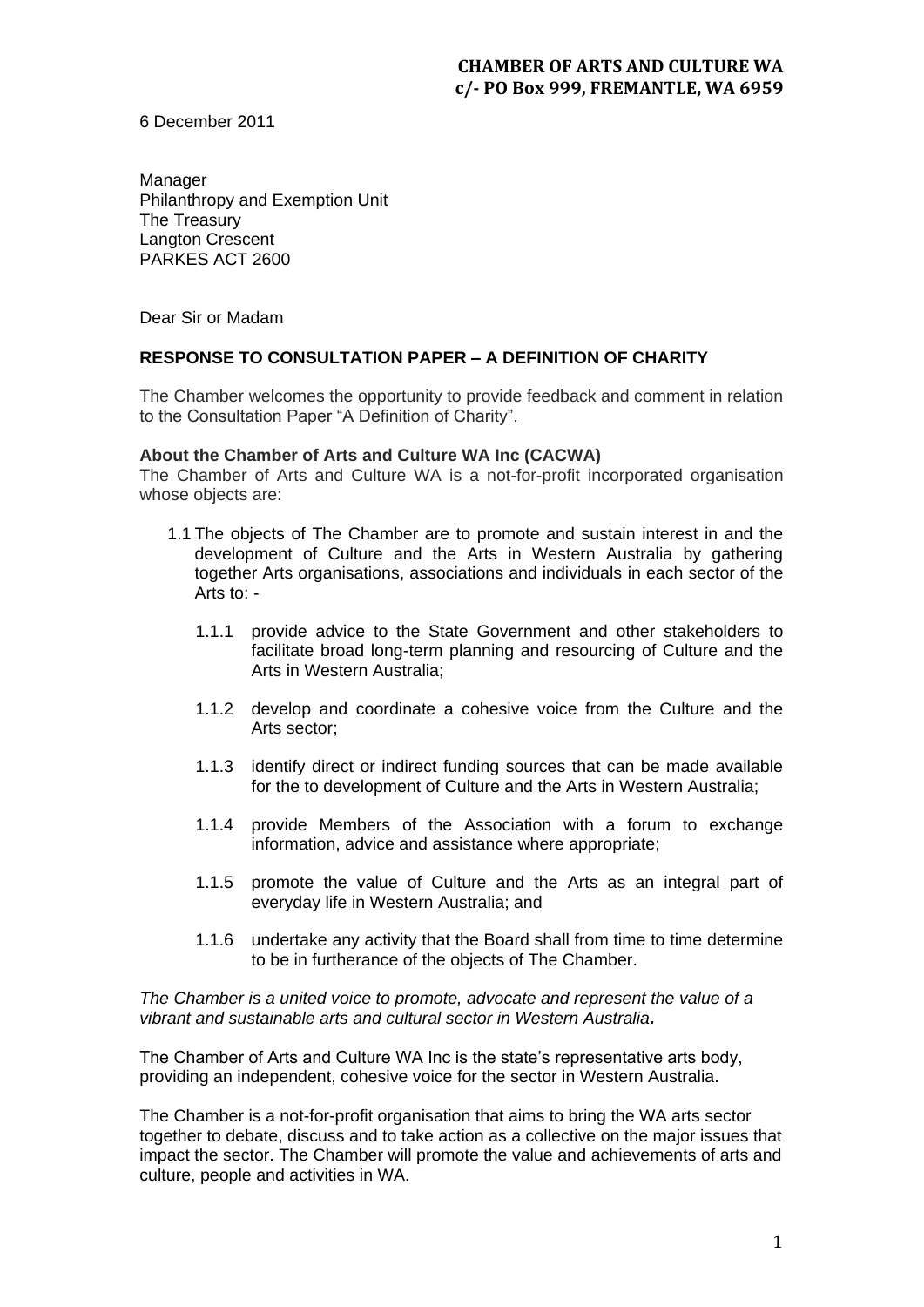The Chamber will provide advice to Local, State and Federal Governments and other stakeholders to facilitate long term planning and resourcing of culture and the arts in Western Australia. It will promote the value of culture and the arts as an essential and mainstream aspect for Western Australians of all ages.

#### **About the Chamber**

The Chamber membership comprises influential and passionate leaders of the Western Australian arts and cultural activities and institutions across a range of arts areas - institutions, organisations, artists and individuals.

The governance and leadership of the affairs of the Chamber are vested in the Chamber Board. The Board consists of 12 members, 5 selected and 7 nominated by members annually at the Annual General Meeting.

The Board undertakes a role in identifying key strategic policy issues of the sector and creating a forum for issues relevant to the sector. The Board with input from its' members, will approve policy and long-term strategy for the Chamber and advocate on behalf of the arts and culture sector.

### **Membership of the Chamber**

**Membership** of the Chamber is open to Western Australia based not-for-profit societies, associations, boards, service funds and other bodies whether incorporated or unincorporated whose activities promote and sustain interest in and the development of culture and the arts in the State*.* 

It also includes **individual members** involved in activities that promote and sustain interest in and the development of culture and the arts in the State.

**Associate Members** are also encouraged to join - companies, individuals and organisations that support the arts and the aims of the Chamber but not necessarily involved directly in artistic or cultural activities.

### **Core Priorities**

The Chamber is committed to:

- Plan and lobby for a co-ordinated approach and commitment to the development of hard and soft infrastructure that addresses the current needs and future growth of the arts and culture sectors in WA.
- Developing and maintaining excellent relationships with our membership in order that broad priorities be understood and met through effective lobbying and advocacy.
- Work with the sector and business to better link, celebrate and articulate the benefit of the arts to the community and value to society.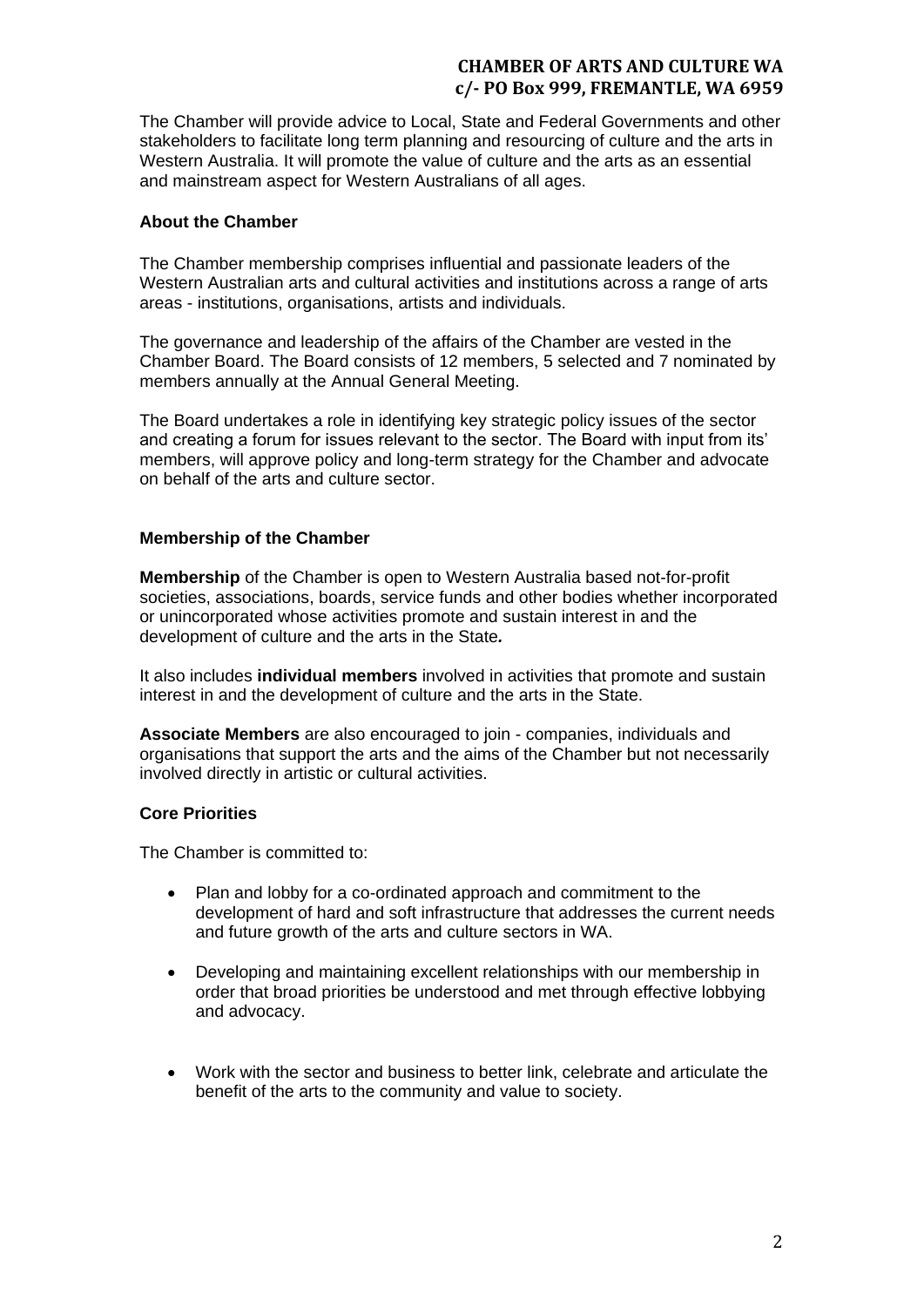The work of the Chamber is necessary to assist in correcting the very low earnings of artists and performers in Australia, which has been well documented over many years. For instance, in a survey conducted on behalf of the Australia Council in 2003, the mean annual income of visual artists and other categories of artists for 2000- 2001 was \$37,200 (including non-arts related income), compared with other workforce professionals who earned \$54,400. This income was made up by category of artist as follows:

| <b>Practising</b><br>professional<br><b>artists</b> | <b>Creative</b><br>income<br>$($ \$) | Other arts-<br>related<br>income<br>$($ \$) | <b>Total arts</b><br>income<br>$($ \$) | <b>Total non-arts</b><br>income<br>$($ \$) | <b>Total income</b><br>$($ \$) |
|-----------------------------------------------------|--------------------------------------|---------------------------------------------|----------------------------------------|--------------------------------------------|--------------------------------|
| <b>Writers</b>                                      | 20,400                               | 6,100                                       | 26,400                                 | 19,700                                     | 46,100                         |
| <b>Visual artists</b>                               | 12,600                               | 7,300                                       | 20,000                                 | 9,300                                      | 29,300                         |
| Craft<br>practitioners                              | 19,100                               | 4,000                                       | 23,300                                 | 7,000                                      | 30,300                         |
| Actors                                              | 22,500                               | 5,000                                       | 27,400                                 | 14,300                                     | 41,700                         |
| Dancers                                             | 16,700                               | 7,100                                       | 23,900                                 | 3,000                                      | 26,900                         |
| <b>Musicians</b>                                    | 17,700                               | 9,800                                       | 27,600                                 | 13,500                                     | 41,100                         |
| Composers                                           | 12,700                               | 14,000                                      | 26,700                                 | 11,500                                     | 38,200                         |
| Community<br>cultural<br>development<br>workers     | 8,400                                | 8,300                                       | 16,700                                 | 9,400                                      | 26,100                         |
| <b>Total</b>                                        | 17,100                               | 7,400                                       | 24,600                                 | 12,600                                     | 37,200                         |

#### **Mean earned income of artists, 2000-01 financial year**

Notes:

- 1. Mean average incomes may be strongly affected by outliers, that is, extreme values within a particular sample. Although the incomes of the majority of artists are relatively low, a few enjoy very high earnings. This sample contains several artists who earned incomes above \$200,000 in 2000-01.
- 2. All income is gross (pre-tax) income.

*Source: Australia Council, Don't give up your day job: An Economic Study of Professional Artists in Australia (Throsby and Hollister 2003).*

This data has been used to create the graph below, from which it will be seen that in the sample survey visual artists earned the second least amount for "total arts income":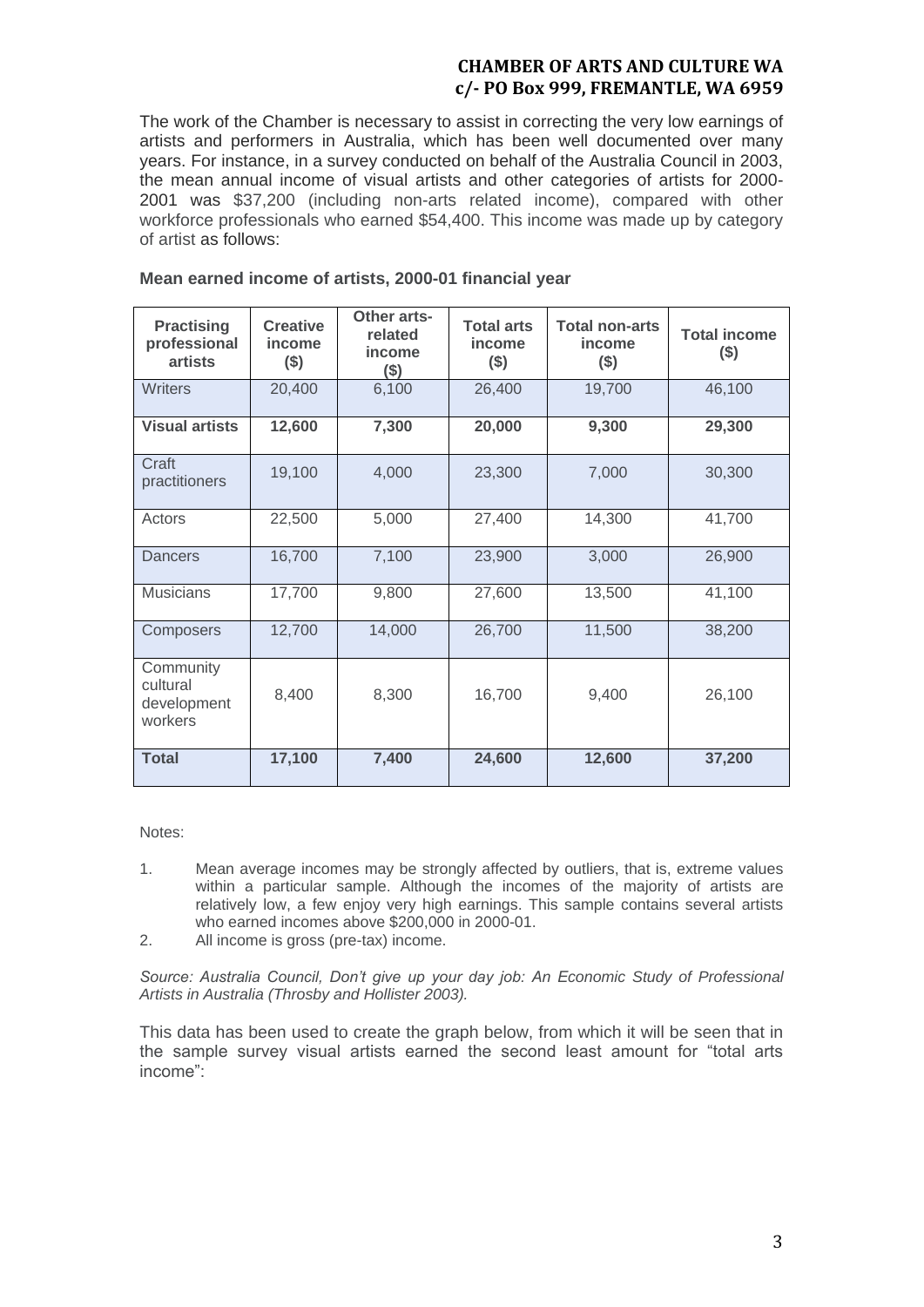

A significant number of our member organisations are listed on the Register of Cultural Organisations but do not have the benefit of charity tax concession endorsements from the ATO at this time. This is particularly desirable in circumstances in which its funding agreements continue to be outcomes based and dependent upon increasing its sources of funding by other means than grants and subsidies from government.

In our submission, organisations should be capable of being endorsed as organisations having a charitable purpose in view of the public benefit that its activities produce in improving the economic viability of artistic practice and hence the cultural richness of the society in which artists engage.

# **Consultation Questions**

# 1. **Are there any issues with amending the 2003 definition to replace the 'dominant purpose' requirement with the requirement that a charity have an exclusively charitable purpose?**

The Courts have construed "the dominant purpose" provision of the *Income Tax Assessment Act 1997 (Cth)* in several cases, including *Commissioner of Taxation v Word Investments Ltd* [2008] HCA 55; *Commissioner of Taxation v Wentworth District Capital Ltd* [2011] FCAFC 42 and *Commissioner of Taxation v Co-Operative Bulk Handling Ltd* [2010] FCAFC 155. The dominant purpose requirement as construed in these cases should continue to apply as a key criterion as to whether an organisation is charitable. The critical issue is not the nature of each activity undertaken by a not-for-profit organisation within the scope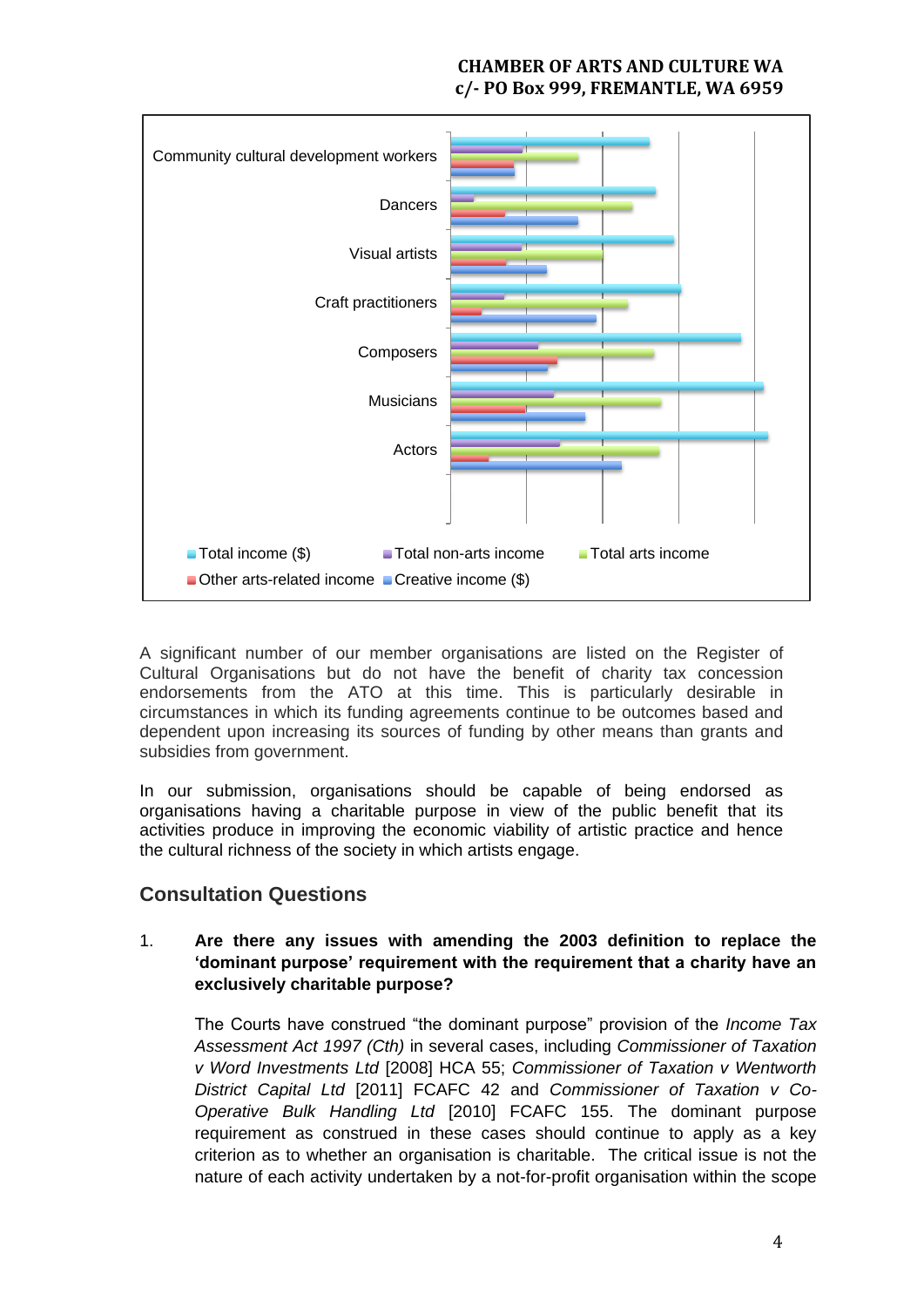of its objects, but rather that:

- any profits realised from its activities are not distributed to members; and
- that upon a winding-up, any surplus assets are to be transferred to another organisation having similar objects.

# 2. **Does the decision by the New South Wales Administrative Tribunal provide sufficient clarification on the circumstances when a peak body can be a charity or is further clarification required?**

The decision provides guidance and is consistent with the ultimate resolution of *Commissioner of Taxation v Word Investments Ltd* [2008] HCA 55 in the High Court of Australia. If no change of the law is to be made by the Government, then in The Chamber's submission no further clarification is required.

It is desirable, in the Chamber's submission, for not-for-profit representative organisations in the arts and cultural sector that are also peak industry bodies not be precluded from being endorsed as "charitable" by reason of their participation in activities which involve advocating and lobbying for the sector in which they are engaged. For instance, we consider it entirely appropriate and consistent with the charitable status of a peak industry body to respond to this Consultation Paper. As in the Aid/Watch decision, it should be accepted that such activities have a purpose beneficial to public welfare.

## 3. **Are any changes required to the Charities Bill 2003 to clarify the meaning of 'public' or 'sufficient section of the general community'?**

The definition of "the public" has often proven to be problematic in legislation. In the legislative approach to the issue of "the public" for the purposes of copyright law, it has long been accepted that it is undesirable to define the expression "the public". Rather a significant body of common law has built up and continues to be relied upon. Consequently, the courts in Australia and elsewhere have long accepted that small numbers of people listening to music may nevertheless constitute "the public" for the purposes of public performances of music.

In circumstances in which charities seek to advance the interests of groups or persons who have suffered poverty, discrimination or inadequate access to opportunities – including indigenous people from groups who are not numerically large – it is desirable to ensure that any approach to clarifying the meaning of "public" is not unduly restrictive.

# 4. **Are changes to the Charities Bill 2003 necessary to ensure beneficiaries with family ties (such as native title holders) can receive benefits from charities?**

Organisations providing assistance and benefits to beneficiaries with family ties, such as native title holders, should not be precluded from being treated as charitable organisations if their purposes otherwise meet the standard tests of the legislation for endorsement as a charitable organisation, as clarified in the case law referred to above in the answer to question 1.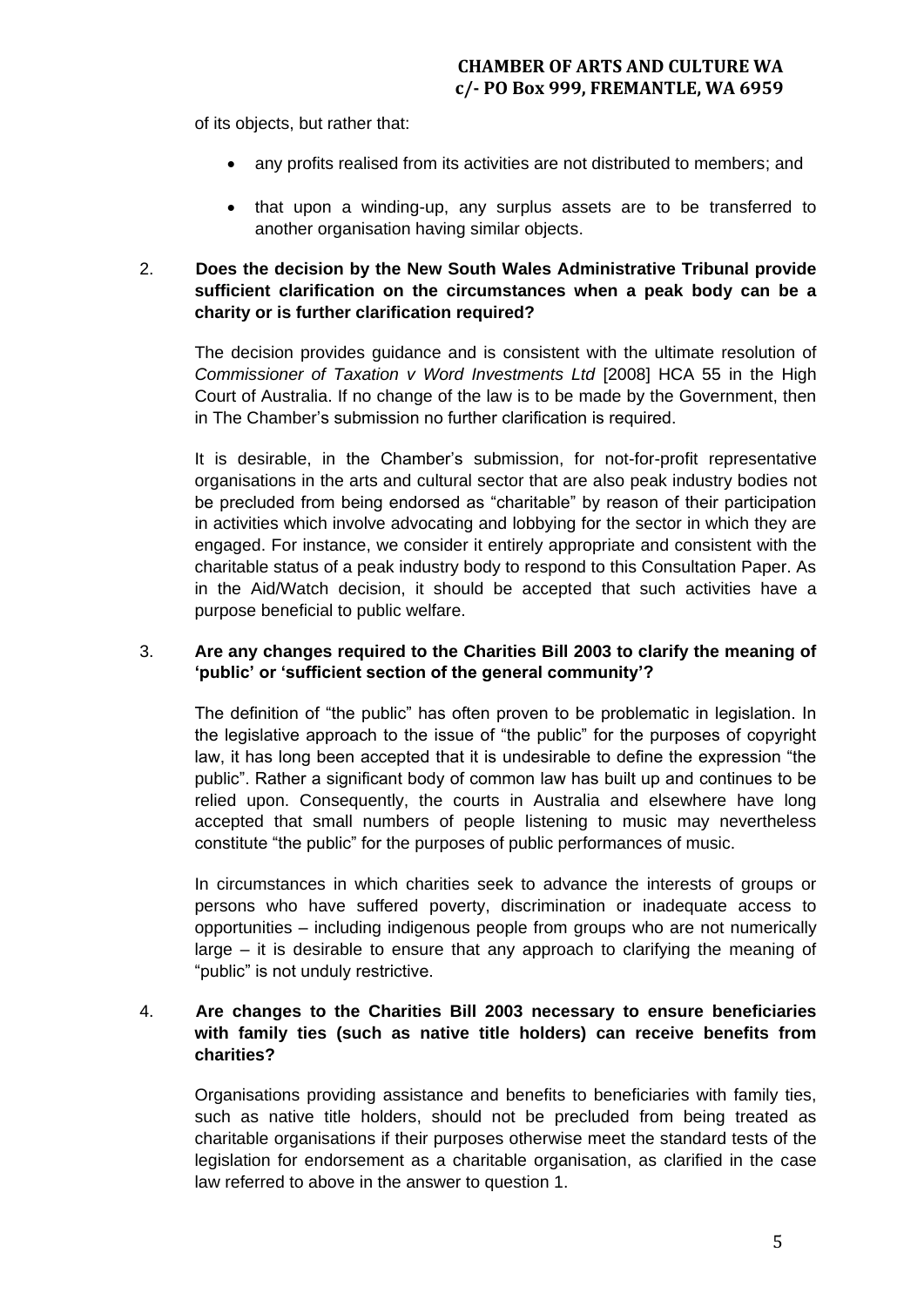5. **Could the term 'for the public benefit' be further clarified, for example, by including additional principles outlined in ruling TR 2011/D2 or as contained in the Scottish, Ireland and Northern Ireland definitions or in the guidance material of the Charities Commission of England and Wales?**

In the Chamber's submission it is highly desirable that legislation retain the flexibility necessary to cope with changing circumstances. A restrictive meaning to the expression "for the public benefit" is inappropriate in light of changing circumstances and the fact that the case law has been adaptive in the past to change in accordance with changing circumstances (often notwithstanding contrary views of the Commissioner of Taxation advocated in the course of litigation). Nevertheless, The Chamber would not oppose an approach similar to that adopted by the Charity Commission of England and Wales under which "guidance" is issued and published only after undertaking a process of public or other consultation, as required.

#### 6. **Would the approach taken by England and Wales of relying on the common law and providing guidance on the meaning of public benefit, be preferable on the grounds it provides greater flexibility?**

So long as it is made clear to the Commissioner of Taxation that the adoption of a process similar to that taken by England and Wales is **not** to be used to wind back categories of charitable purposes that have already been accepted under the case law, then it may be helpful to adopt a similar approach to that taken by England and Wales ie. the common law categories of should explicitly survive and be capable of being augmented by new categories as they emerge in the future.

### 7. **What are the issues with requiring an existing charity or an entity seeking approval as a charity to demonstrate they are for the public benefit?**

Not-for-profit entities such as The Chamber exist to promote the viability of the arts and craft sector in Western Australia. As demonstrated by studies and surveys conducted by the Australia Council and statistics compiled by the Census at various times, arts practitioners generally earn far less by comparison to the general community or persons engaged in other occupations requiring similar levels of training. Entities such as The Chamber are essential to advancing the economic welfare of such arts practitioners and hence to public interest in having access to the works of local artists, including those from indigenous and remote communities. However, organisations such as The Chamber are presented with many challenges to their viability and survival although their activities undoubtedly advance the arts and culture in Western Australia.

The activities of such organisations are provided in an environment of decreasing government funding and subsidies, as governments insist on "outcomes" and greater financial independence. The administrative and cost burdens involved in satisfying the Commissioner of the public benefits of their activities in the carrying out of their objects are substantial and may deter such organisations from applying for endorsement as charitable organisation.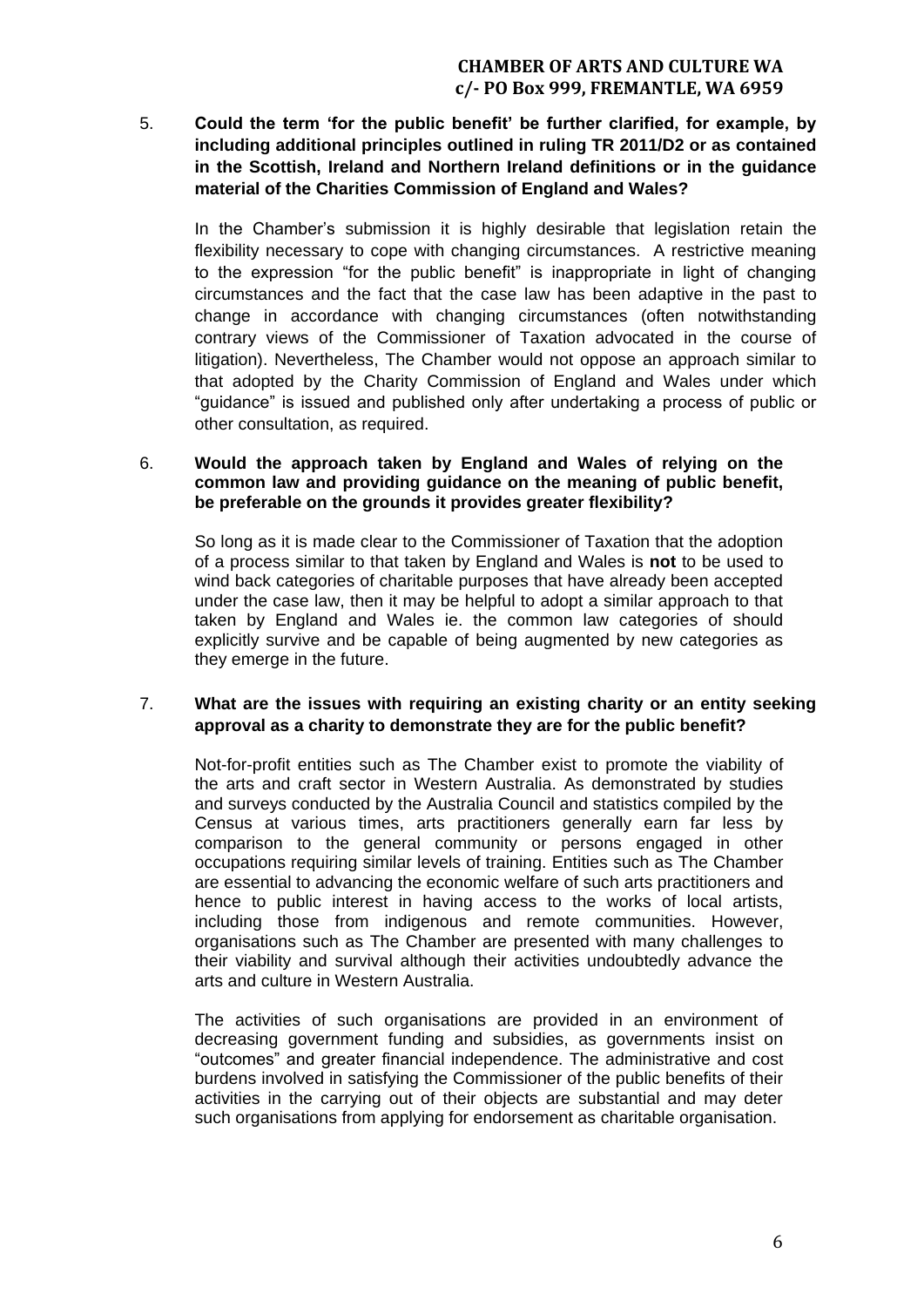It may assist such organisations if a non-exhaustive definition of "charitable purposes" is adopted and that purposes serving "the advancement of the arts, heritage, culture or science" are explicitly included as "charitable purposes".

# 8. **What role should the ACNC have in providing assistance to charities in demonstrating this test, and also in ensuring charities demonstrate their continued meeting of this test?**

It is difficult to envisage how the ACNC could remain "independent" if it is also to provide assistance to charitable organisations to ensure that may demonstrate their continued meeting of the test. The conflict of interest that this would involve appears undesirable. The Chamber suggests that it would be preferable for a truly independent body to be charged with the task of providing advice and assistance of this kind not only to existing charities but also to organisations proposing to apply for endorsement.

It would not be inconsistent if the ACNC provided information and educational materials to the public on its website about its activities, the process of applying for endorsement as a charity, a "mistakes and misconceptions" and "frequently asked questions" section and so on, in a similar way to the information supplied by IP Australia with respect to the processes of applying for trade marks and patents. Indeed, the "TM Headstart" process described on IP Australia's website may provide a suitable model for the ACNC. The IP Australia model assists proposed applicants in determining for themselves the suitability of proposed trade marks for registration and also to quickly identify any barriers that may prevent registration of a proposed trade mark. This system does not compromise IP Australia's independence but nevertheless provides enormous assistance and guidance to proposed applicants without the need for them to incur substantial costs, professional advice or commitment of time and resources.

# 9. **What are the issues for entities established for the advancement of religion or education if the presumption of benefit is overturned?**

The Chamber does not wish to respond to this question.

# 10. **Are there any issues with the requirement that the activities of a charity be in furtherance or in aid of its charitable purpose?**

See answer to Questions 1 and 2 above in relation to "dominant purpose".

### 11. **Should the role of activities in determining an entity's status as a charity be further clarified in the definition?**

As noted in the response to Question 2 above, The Chamber submits that, the critical issue is not the nature of each activity undertaken by a not-for-profit organisation within the scope of its objects, but rather that:

- any profits realized from its activities are not distributed to members; and
- that upon a winding-up, any surplus assets are to be transferred to another organisation having similar objects.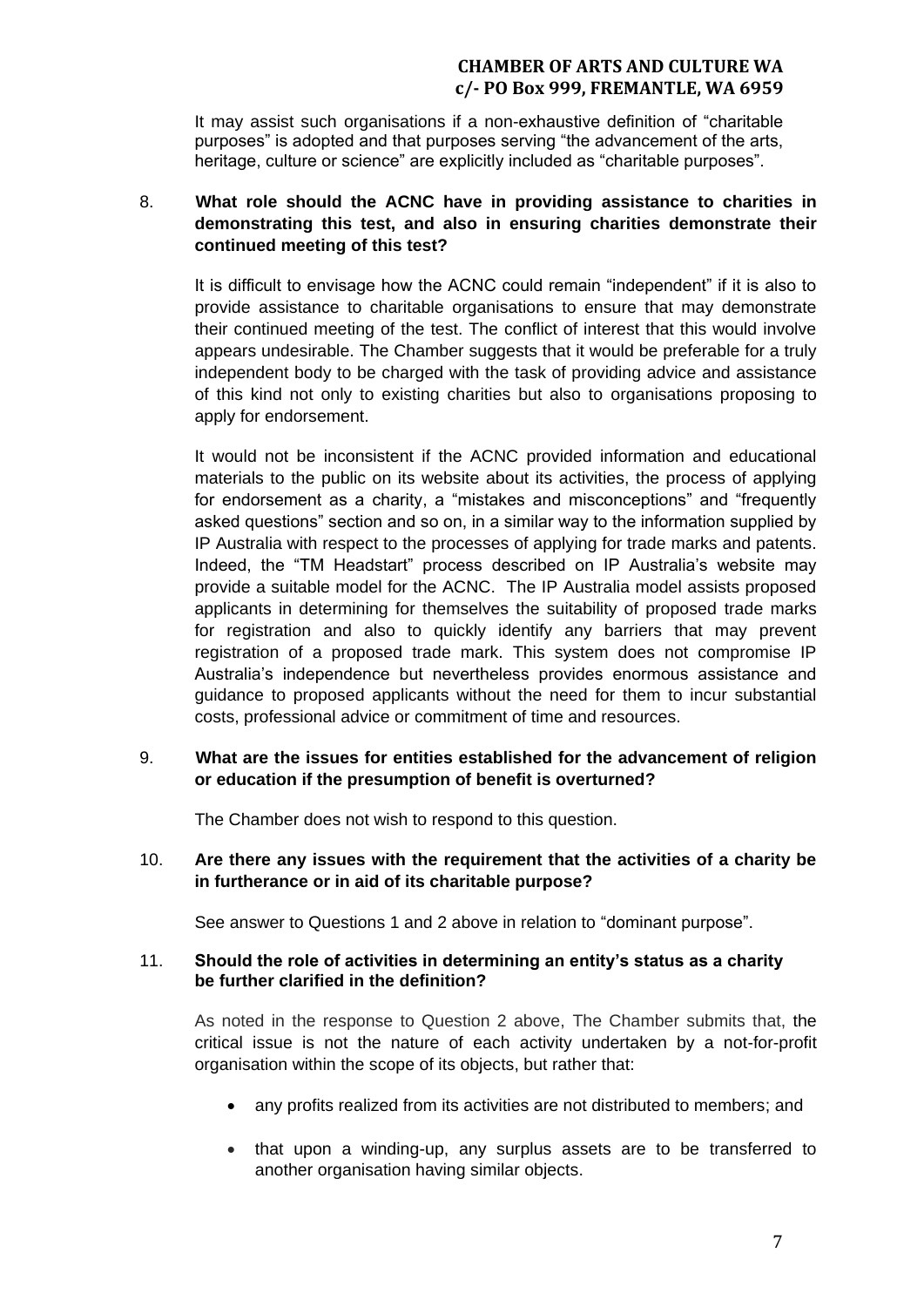It should be possible for a charity to engage in activities that are not per se charitable so long as those activities are nevertheless conducted within the scope of its objects or to advance the purposes of the organisation.

### 12. **Are there any issues with the suggested changes to the Charities Bill 2003 as outlined above to allow charities to engage in political activities?**

As noted above in the response to Question 2, The Chamber considers that in contemporary Australia it ought not to be regarded as inconsistent with an organisation's charitable status that it engages in advocacy and lobbying relevant to its purposes. Such organisations are likely to be in a position to advocate for the interests of those who are otherwise not able to advocate or lobby for themselves (the poor, disadvantaged etc) and can arguably advance public welfare by doing so by reason of their special knowledge of the field in which they carry out their objects and activities.

### 13. **Are there any issues with prohibiting charities from advocating a political party, or supporting or opposing a candidate for political office?**

The Chamber considers that the primary issue is whether a charity is acting within the scope of its objects and purposes when acting so directly in a political manner. Engagement with the political process by charities ought not, however, be prohibited where that action is legitimately to be regarded as being within its objects and purposes.

### 14. **Is any further clarification required in the definition on the types of legal entity which can be used to operate a charity?**

The Chamber does not wish to respond to this question.

#### 15. **In the light of the** *Central Bayside* **decision is the existing definition of 'government body' in the Charities Bill 2003 adequate?**

The Chamber does not wish to respond to this question.

### 16. **Is the list of charitable purposes in the Charities Bill 2003 and the** *Extension of Charitable Purposes Act 2004* **an appropriate list of charitable purposes?**

The Chamber submits that:

- the categories of "charitable purposes" should be open-ended, not closed and restrictive, to permit adaptation to changing circumstances and needs;
- as in England and Wales, Scotland and Ireland, purposes serving "the advancement of the arts, heritage, culture or science" should be explicitly included as "charitable purposes", consistent with the common law.

# 17. **If not, what other charitable purposes have strong public recognition as charitable which would improve clarity if listed?**

See answer to Question 16 above.